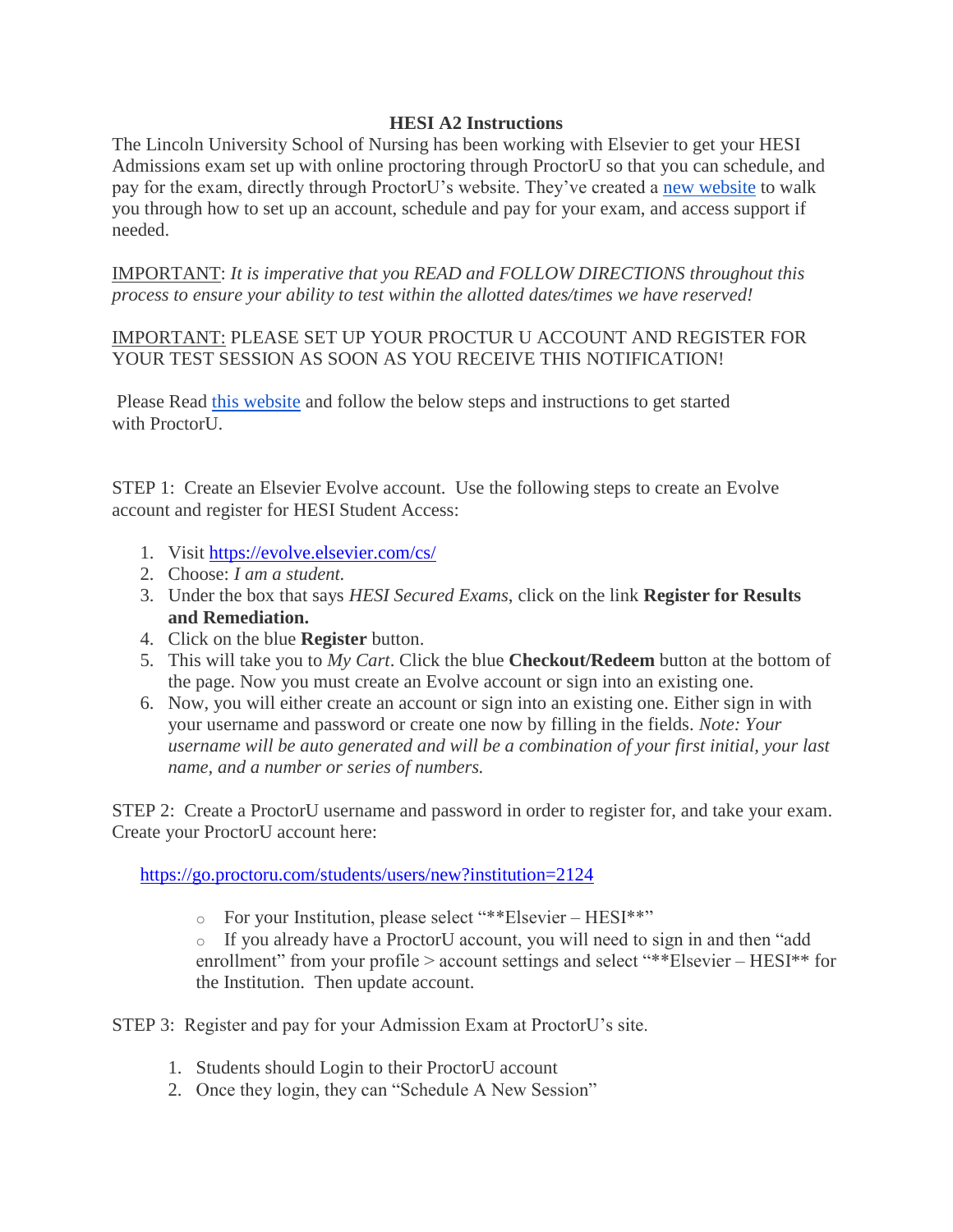- a. Institution: "Elsevier HESI"
- b. Exam Type: Classic
- c. Term: Your Institution Name: Lincoln University Jefferson City
- d. Select your exam: Name of exam you wish to test on: The Lincoln University School of Nursing HESI A2 Admission Exam- Jefferson City

| 1. Confirm your institution | Elsevier - HESI<br>٠                           |
|-----------------------------|------------------------------------------------|
| 2. Select exam type         | Classic<br>÷                                   |
| 3. Select a term            | ProctorU Training Fall 2020<br>٠               |
| 4. Select your exam         | Mock Exam - Specialty - ProctorU - Mock Test ▼ |
|                             | <b>Find Sessions</b>                           |

- 3. This will take you to a screen to select to schedule on demand or schedule for a later date
- 4. Once selected you should be able to locate a desired date / time to register to take your exam
	- a. Once located, hit "select" then "schedule"
- 5. Once scheduled, you'll be prompted to confirm your exam and registration details and proceed to payment:

| Items                    | Institution        | Date & Time              | $\Omega$<br>Type | Price   | Options                    | Have an access code?                                                                                                                 |         |  |
|--------------------------|--------------------|--------------------------|------------------|---------|----------------------------|--------------------------------------------------------------------------------------------------------------------------------------|---------|--|
|                          |                    |                          |                  |         |                            | Enter access code                                                                                                                    | Apply   |  |
| Mock Exam -<br>Specialty | Elsevier -<br>HESI | 07/08/2020 4:50PM<br>EDT | Live+            | \$17.50 | Edit   Details  <br>Remove |                                                                                                                                      |         |  |
| Total                    |                    |                          |                  | \$17.50 |                            | Appointments                                                                                                                         | \$17.50 |  |
|                          |                    |                          |                  |         |                            | <b>Premiums</b>                                                                                                                      | \$0.00  |  |
|                          |                    |                          |                  |         |                            | Subtotal                                                                                                                             | \$17.50 |  |
|                          |                    |                          |                  |         |                            | Total                                                                                                                                | \$17.50 |  |
|                          |                    |                          |                  |         |                            | We'll keep your cart safe for 10 minutes, after<br>which we will release these reservation(s) to<br>make room for other test-takers. |         |  |

- 6. Once again confirm exam name, institution info, and registration time/date and then proceed to payment
- 7. Complete required fields required for payment authentication and select "Process Charge"

ALL STUDENTS: Once you have set up your Proctor U account and have registered for your HESI Exam Session, please email your registration confirmation to McCordJ@lincolnu.edu.

ALL STUDENTS: IMPORTANT NOTES FOR TESTING: